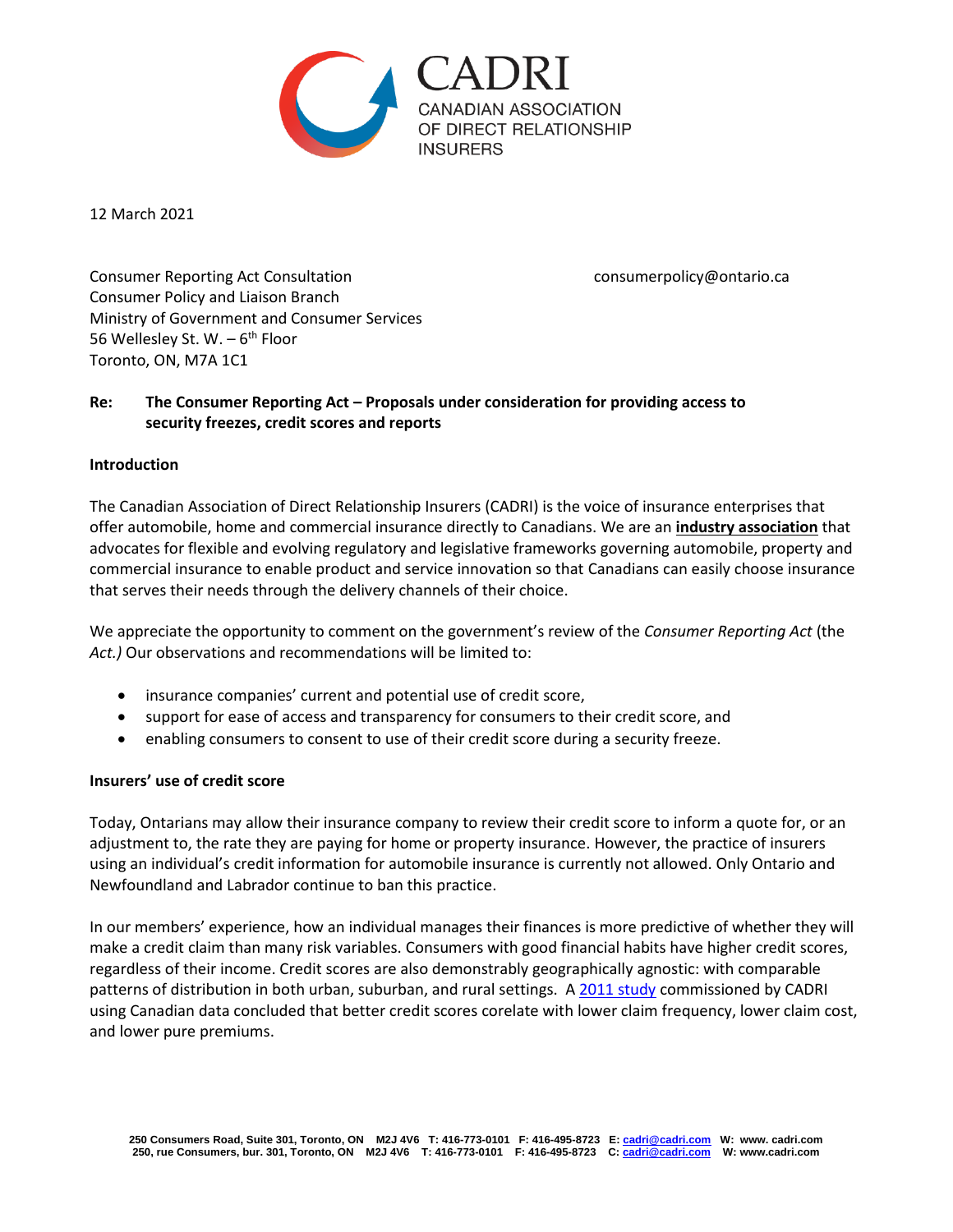Right sizing this risk to an individual customer allows companies to provide premiums which are based on a consumer's actual behaviour. Most Canadians have good credit history and can benefit from a discount on their premiums

In April 2019, the government released *Putting Drivers First: A Blueprint for Ontario's Auto Insurance System*. In the Blueprint, the government committed to fixing Ontario's broken auto insurance system and making auto insurance more affordable for Ontario's 10 million drivers. Some of its recommended measures have been put in place. Others remain outstanding, such as allowing consumers to benefit from lower insurance rates by choosing to allow their insurers to use their credit history.

With increased transparency and access by consumers to their credit history, through the updating of the *Act*, CADRI encourages the government to move ahead on its commitment for auto insurance.

## *Act consultation*

CADRI has reviewed the government's consultation document. As mentioned, we will focus our response on aspects which increase a consumer's ability to access their up-to-date credit score and provide them with some transparency to the process. We will also focus specifically on the proposed credit freeze and means to ensure that a security freeze does not disadvantage a consumer in acquiring or renewing insurance.

### 2. Providing a current score to customers

**Question 2: Do you have any concerns about providing consumers with free access to a copy of their current consumer scores on request two times per year?**

☐ **Yes - please explain below**

☒ **No** 

☐ **Other** 

Consumers should be encouraged to periodically check their credit reports to ensure accuracy. If the credit agencies could waive a charge to do so, this would likely be helpful. One free report per year is probably sufficient. The costs of these reports will ultimately be borne by the customers of the credit reporting agency as it embeds its expenses into the prices charged to corporate clients.

For those Ontario consumers who are at a higher risk of identity fraud, due to a privacy breach experienced by an organization they do business with, a free monthly credit monitoring service for that consumer should be an expectation from the organization that experienced the breach.

### Additional tools for Consumers – 1. Explanatory statements

**Question 8: Do you agree that consumers should be able to place an explanatory statement on their file?**

☒ **Yes - please explain below**

☐ **No** 

☐ **Other**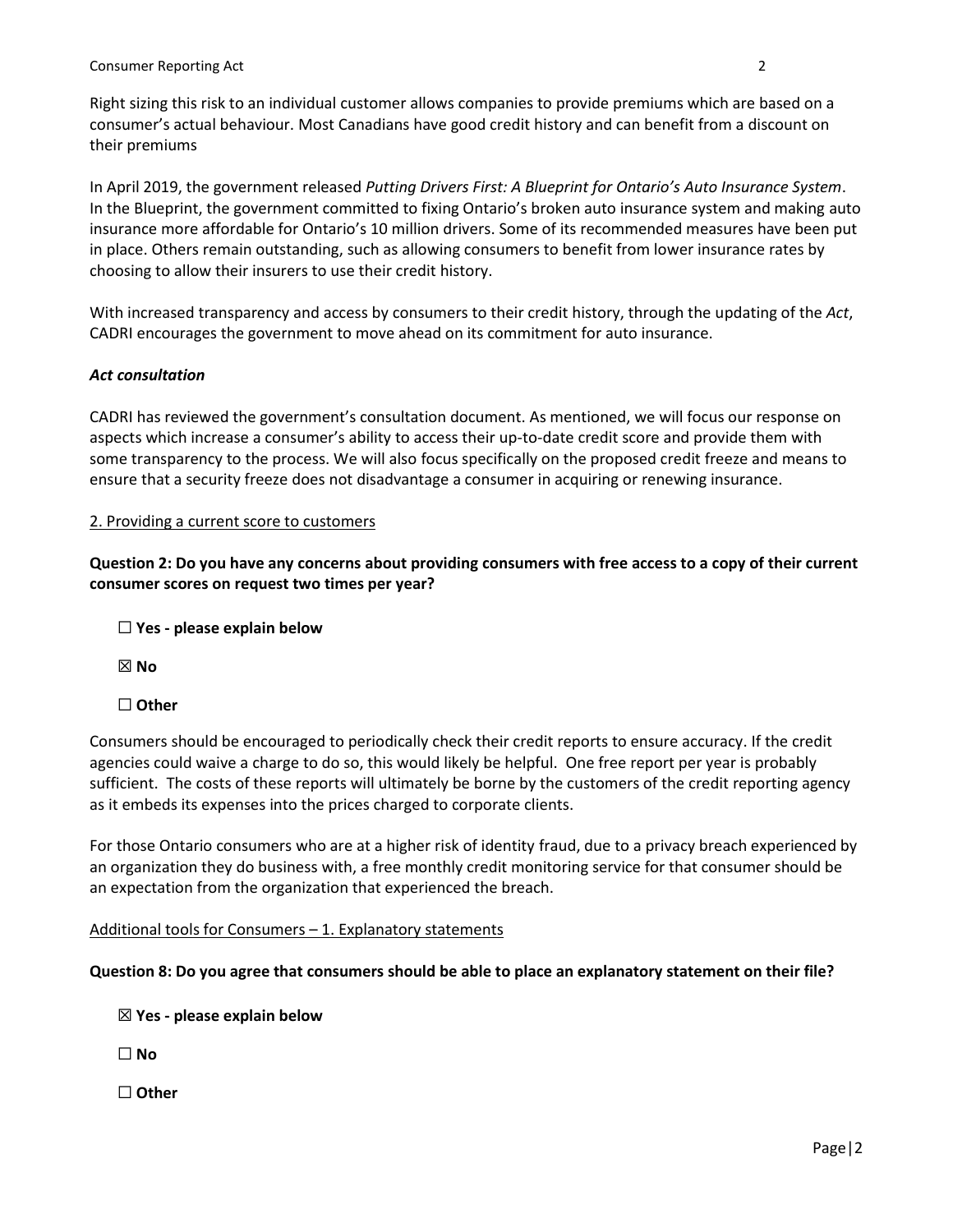Allowing consumers to submit a short explanatory statement to accompany their file could provide the opportunity for people to note an extraordinary event that might have affected their score. Major life events such as a divorce, job loss, short-term disability of the person themselves or a family member or worse are all disruptions that can occur in someone's life cycle and could have a temporary negative effect on their credit rating. The Insurance Bureau of Canada's [Code of Conduct for credit use](http://assets.ibc.ca/Documents/Consumer%20Protection/Code_of_Conduct.pdf) provides guidance for situations in which customers believe that their credit rating has been adversely affected.

The challenge to allowing such a statement, from an insurers' perspective, is that it may not have access to this information. Therefore, CADRI's members are concerned about prescriptive expectations around taking such statements into account.

### 2. Right of action

**Question 12: Should consumer reporting agencies be required to meet specific timelines to address consumer disputes about the accuracy or completeness of their information?** 

☒ **Yes – please specify below**

☐ **No – please explain below** 

### **Explanation and Additional Comments:**

Given the potential financial implications of credit scores, it is important that they are an accurate portrayal of the consumer's financial responsibility history. Consumer inquiries related to accuracy should be addressed during a reasonable period.

### Security freezes: Access during a credit freeze

**Question 13: Should a security freeze only apply to new credit, increased credit, and new long-term contracts for the lease of goods?** 

☒ **Yes** 

☐ **No – please explain below**

☐ **Other - please explain below**

### **Explanation and additional comments:**

The Ministry of Government and Consumer Services (MGCS) has noted that a security freeze has not been tested in Canada. No other jurisdiction has exercised this mechanism.

The security freeze proposal presents challenges to insurers.

Firstly, we would not want the freeze being fraudulently used or abused as a shield against credit issues. It is important for MGCS to lay out some parameters for the freeze such that it could be activated for legitimate concerns.

Secondly, insurers would like to see some differentiation between there not being a credit record at all and there being a security freeze. Thus, an insurer would be informed that there was "no hit/no record" or a "security freeze'.